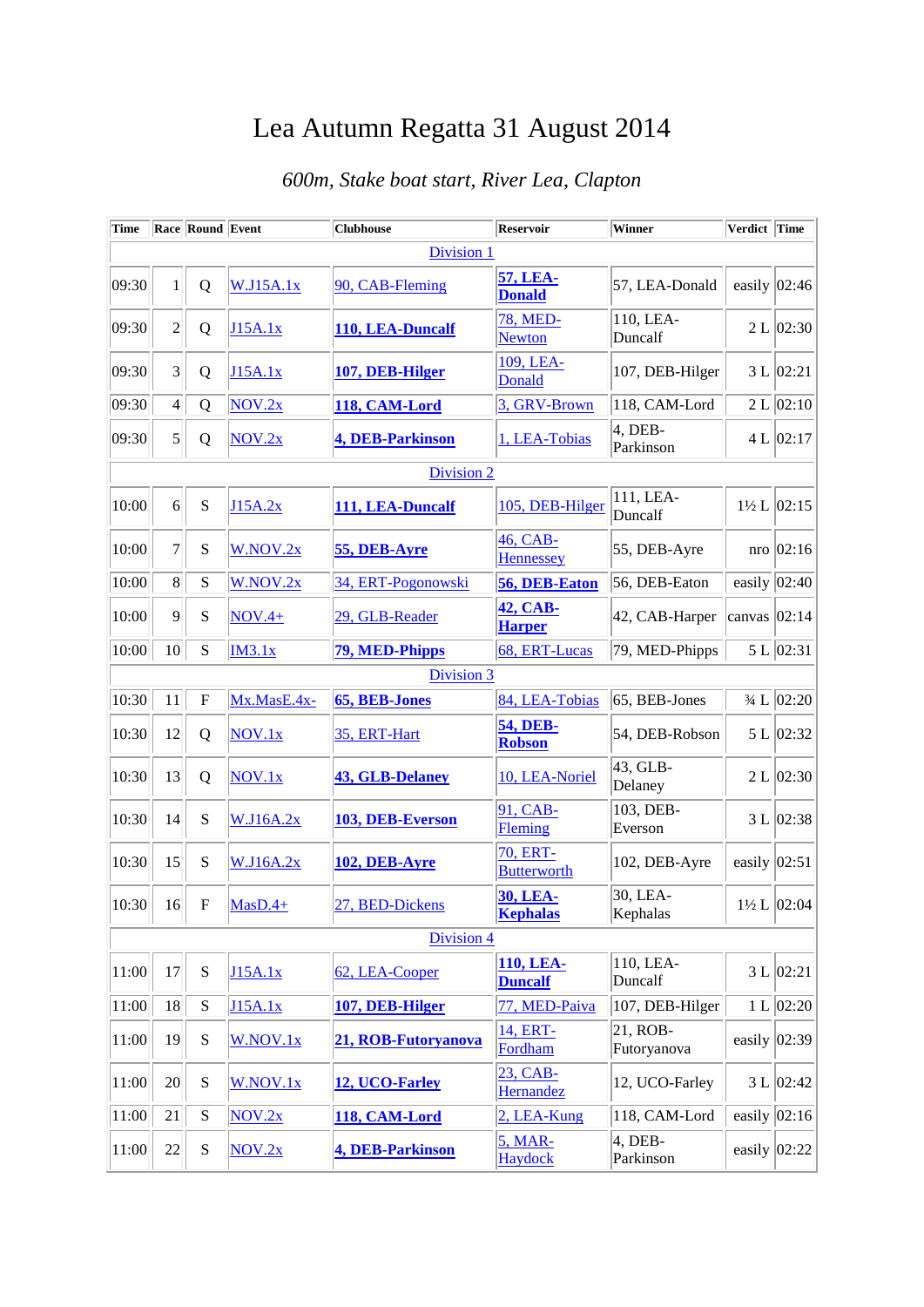| 11:00 | 23 | ${\bf S}$                 | $W.IM3.4+$       | 38, LEA-<br>Vasickova[scratched] | 49, GRV-Jones                     | $49$ , GRV-Jones        | nro |                         |
|-------|----|---------------------------|------------------|----------------------------------|-----------------------------------|-------------------------|-----|-------------------------|
|       |    |                           |                  | Division 5                       |                                   |                         |     |                         |
| 11:30 | 24 | S                         | IM2.2x           | 119, CAM-<br>Lord[scratched]     | <b>41, MED-</b><br><b>Phipps</b>  | 41, MED-Phipps          | nro |                         |
| 11:30 | 25 | ${\bf S}$                 | W.J15A.1x        | 57, LEA-Donald                   | 64, LEA-Moody                     | 64, LEA-Moody           |     | 2 L   02:38             |
| 11:30 | 26 | S                         | W.J15A.1x        | 58, LEA-Downey                   | <b>81, ABN-</b><br><b>Townley</b> | $81,$ ABN-<br>Townley   |     | 2 L   02:44             |
| 11:30 | 27 | ${\bf S}$                 | W.J14A.2x        | 104, DEB-Stocker                 | 122, CAB-<br><b>Screaton</b>      | 104, DEB-<br>Stocker    |     | $\frac{1}{2}$ L   02:43 |
| 11:30 | 28 | ${\bf S}$                 | W.J14A.2x        | 82, ABN-Millard                  | 88, CAB-<br>Norman                | 82, ABN-<br>Millard     |     | easily $ 02:28 $        |
| 11:30 | 29 | S                         | W.IM3.2x         | 50, GRV-Kaur                     | 44, CAB-Scott                     | 50, GRV-Kaur            | nro |                         |
|       |    |                           |                  | Division 6                       |                                   |                         |     |                         |
| 12:00 | 30 | $\boldsymbol{\mathrm{F}}$ | Mx.MasF.2x       | 66, BEB-Jones                    | 67, LEA-Hare                      | 67, LEA-Hare            | 2L  |                         |
| 12:00 | 31 | S                         | <b>W.J15A.2x</b> | 63, LEA-McCourt-Cox              | 99, GRV-<br>Redmond               | 63, LEA-<br>McCourt-Cox |     | easily $ 02:32 $        |
| 12:00 | 32 | S                         | W.J15A.2x        | 75, ABN-<br>Coleman[scratched]   | <b>59, LEA-</b><br><b>Downey</b>  | 59, LEA-<br>Downey      | nro |                         |
| 12:00 | 33 | ${\bf S}$                 | $W.IM2.4x-$      | 16, ERT-Fisher                   | 22, CAB-Beere                     | 22, CAB-Beere           |     | easily $ 02:24 $        |
| 12:00 | 34 | $\boldsymbol{\mathrm{F}}$ | J15A.2x          | 111, LEA-Duncalf                 | <b>80, MED-</b><br><b>Newton</b>  | 111, LEA-<br>Duncalf    |     | 2 L   02:15             |
| 12:00 | 35 | $\boldsymbol{\mathrm{F}}$ | NOV.2x           | 118, CAM-Lord                    | 4, DEB-<br>Parkinson              | 118, CAM-Lord           |     | easily $ 02:16 $        |
| 12:00 | 37 | $\boldsymbol{\mathrm{F}}$ | W.IM2.1x         | 40, MED-Aisthorpe                | 47, WOC-<br><b>Seeliger</b>       | $47$ , WOC-<br>Seeliger |     | 4 L   02:34             |
| 12:00 | 47 | ${\bf S}$                 | J12A.1x          | 86, CAB-Stratfold                | 85, CAB-<br>Pearson               | 86, CAB-<br>Stratfold   |     | 4 L   02:46             |
|       |    |                           |                  | <b>Division 7</b>                |                                   |                         |     |                         |
| 14:00 | 36 | $\boldsymbol{\mathrm{F}}$ | IM3.1x           | 79, MED-Phipps                   | 71, STN-Tollett                   | 79, MED-Phipps          |     | 2 L   02:34             |
| 14:00 | 38 | S                         | NOV.1x           | 54, DEB-Robson                   | 9, BRX-Carter                     | 9, BRX-Carter           |     | $1\frac{1}{2}$ L 02:26  |
| 14:00 | 39 | ${\bf S}$                 | NOV.1x           | 43, GLB-Delaney                  | 53, GRV-Wood                      | 43, GLB-<br>Delaney     |     | 2 L   02:28             |
| 14:00 | 40 | ${\bf F}$                 | Mx.MasC/D.2x     | 37, LEA-Mather                   | 28, BEB-Grant                     | 37, LEA-Mather          |     | easily $ 02:32 $        |
| 14:00 | 41 | $\boldsymbol{\mathrm{F}}$ | W.NOV.2x         | 55, DEB-Ayre                     | 56, DEB-Eaton                     | 56, DEB-Eaton           |     | 1 L   02:32             |
| 14:00 | 42 | $\boldsymbol{\mathrm{F}}$ | $Mx.IM3.4+$      | 13, LEA-Richardson               | <b>18, LEA-</b><br><b>Morrow</b>  | 18, LEA-<br>Morrow      |     | 2 L   02:24             |
| 14:00 | 45 | $\boldsymbol{\mathrm{F}}$ | $W.IM2.4+$       | 8, WOC-Seeliger                  | 7, LEA-<br><b>Urquhart</b>        | 7, LEA-Urquhart         |     | 1 L   02:16             |
|       |    |                           |                  | <b>Division 8</b>                |                                   |                         |     |                         |
| 14:30 | 44 | ${\bf F}$                 | IM2.2x           | 41, MED-Phipps                   | <b>52, GRV-</b><br><b>Mentor</b>  | 52, GRV-Mentor          |     | 1 L   02:09             |
| 14:30 | 46 | $\boldsymbol{\mathrm{F}}$ | J15A.1x          | 110, LEA-Duncalf                 | 107, DEB-<br><b>Hilger</b>        | 107, DEB-Hilger         | nro | 02:25                   |
| 14:30 | 47 | ${\bf F}$                 | J12A.1x          | 86, CAB-Stratfold                | 123, CAB-<br>Cicolecchia          | 86, CAB-<br>Stratfold   |     | easily $ 02:51 $        |
| 14:30 | 48 | ${\bf F}$                 | W.J16A.2x        | 103, DEB-Everson                 | 102, DEB-Ayre                     | 103, DEB-<br>Everson    |     | 2 L   02:35             |